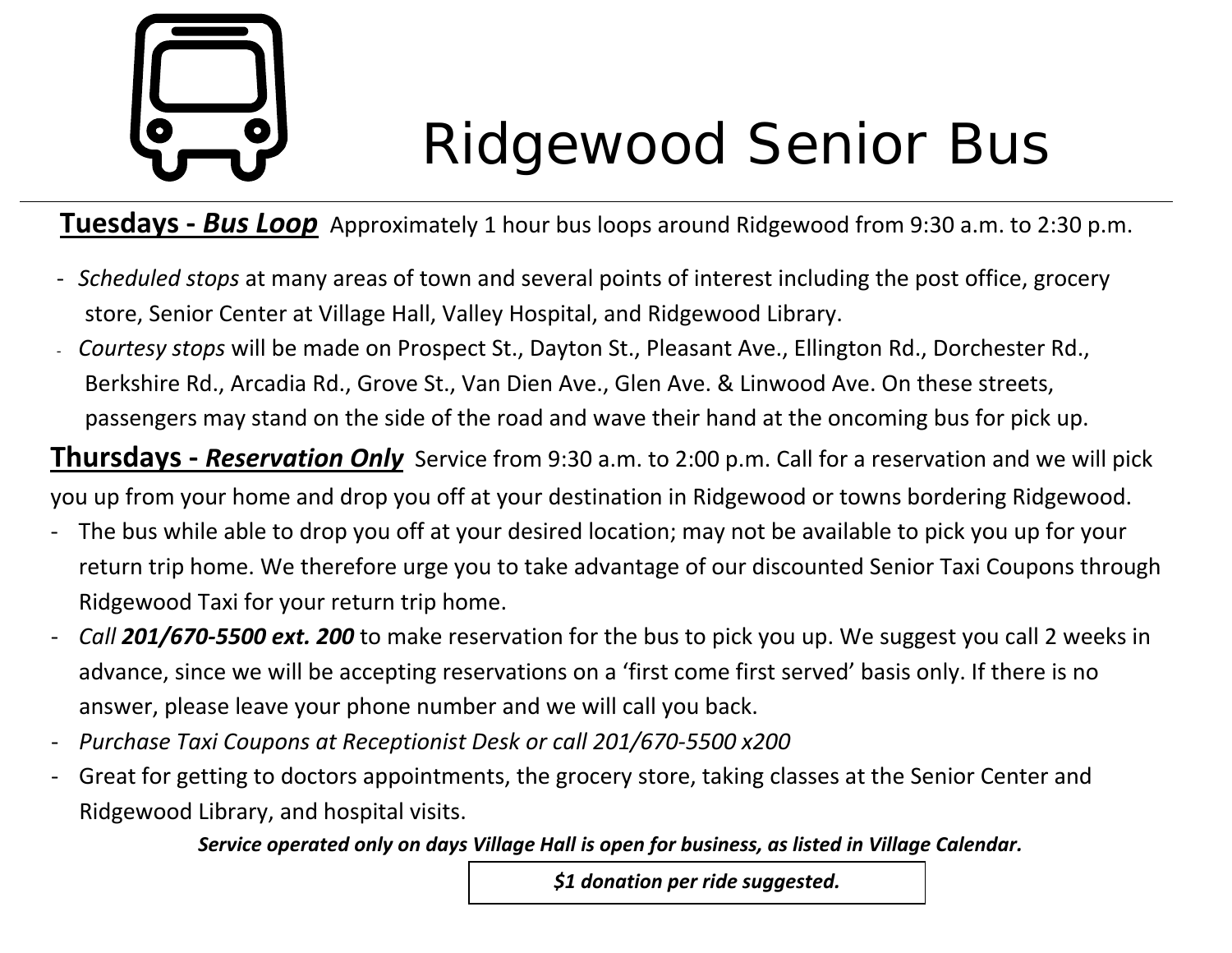## **RIDGEWOOD SENIOR BUS LOOP - MAP**